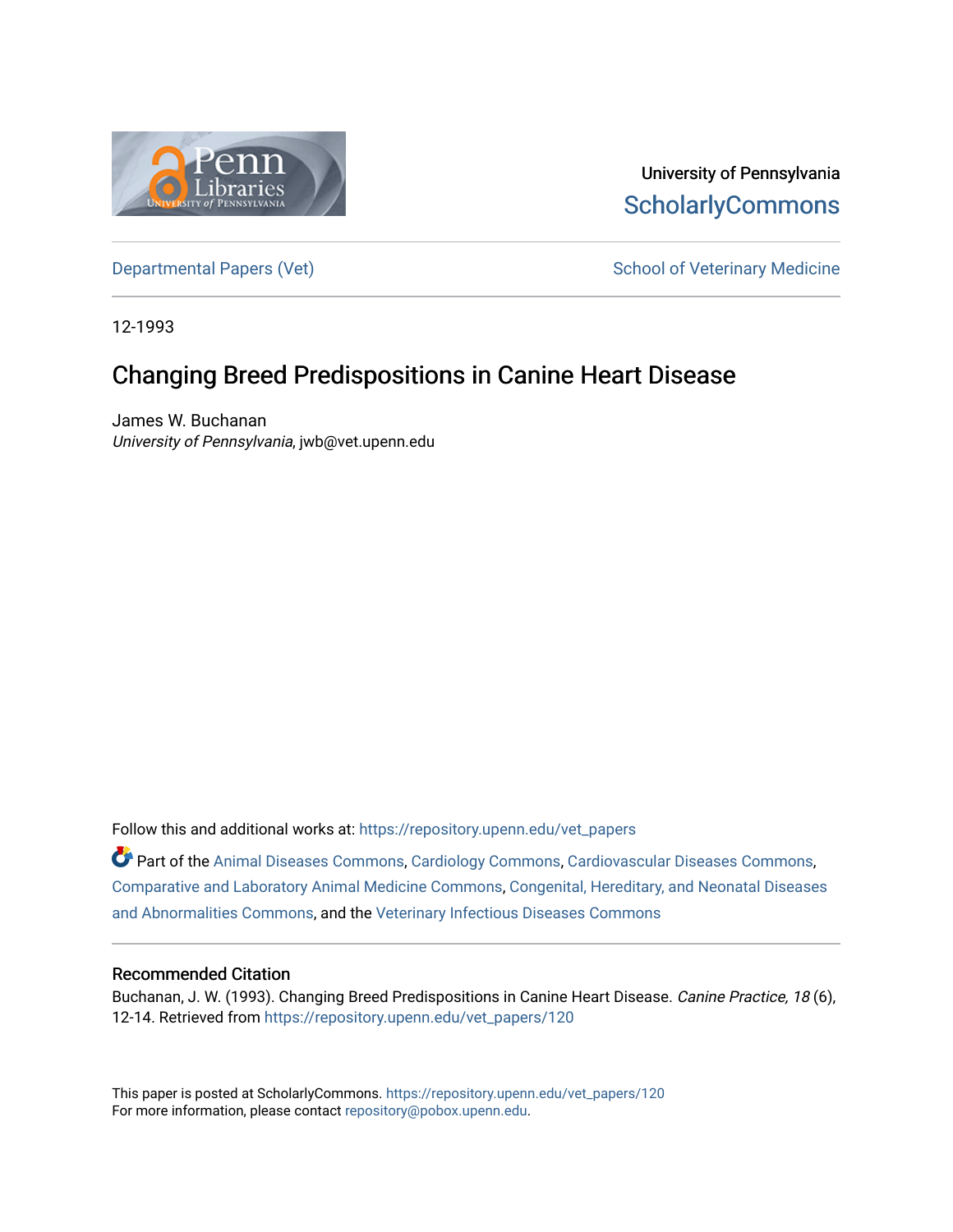## Changing Breed Predispositions in Canine Heart Disease

## Abstract

Breed predispositions for some types of congenital heart disease were recognized 30 years ago and led to breeding experiments that confirmed the genetic transmission of specific congenital heart defects in most instances. As a result, certain breeds were associated with certain diseases, and this became a legitimate consideration in the differential diagnosis of some abnormalities in the absence of more definite diagnostic studies. As an example, a significant systolic murmur in a young Newfoundland dog means sub-aortic stenosis (SAS) until proven otherwise. The diagnosis of SAS is usually confirmed by Doppler echocardiography or angiocardiography.

Although cardiologists take breed into consideration, they still rely on proper examination and appropriate diagnostic procedures; however, practitioners are comes pressed to give opinions on the likelihood of particular diagnoses and prognoses without benefit of a full work-up. In this setting, knowledge of new and changing breed predispositions can be helpful.

In recent years, some defects and new breeds have been found to be overrepresented in cardiology clinics across the country. All practitioners need to be alert in order to recognize new breed predispositions and counsel breeders accordingly. Of particular note is the rising frequency of SAS in Golden Retriever and Rottweiler dogs. The purpose of this presentation is to describe changing breed predispositions that have been observed in recent years and share the results of a recent tabulation of data at our institution as well as 1987- 1989 data in the national Veterinary Medical Data Base (VMDB) at Purdue University.

## **Disciplines**

Animal Diseases | Cardiology | Cardiovascular Diseases | Comparative and Laboratory Animal Medicine | Congenital, Hereditary, and Neonatal Diseases and Abnormalities | Veterinary Infectious Diseases | Veterinary Medicine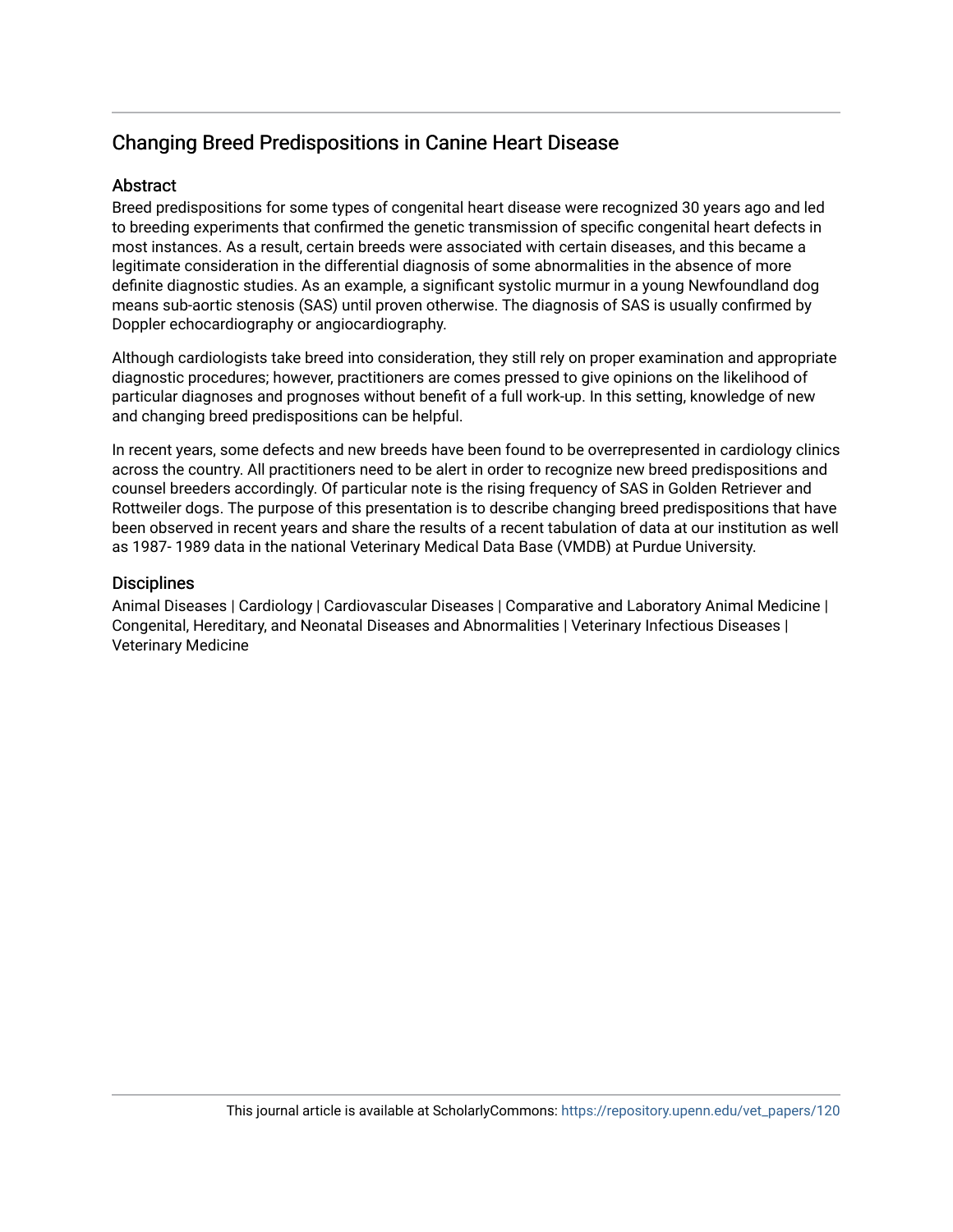#### **CANINE PRACTICE - CARDIOLOGY**

The breed distribution of 1 ,320 dogs with congenital cardiovascular diseases taken from records of 154,233 dogs in the Veterinary Medical Data Base at Purdue University was examined. The changing spectrum of breed-associated abnormalities, new information about pulmonic stenosis, the appearance of new breed associations of greater statistical significance than some of the classical associations, and breed-specific prevalence rates of certain acquired abnormalities were noted.

## **Changing Breed Predispositions in Canine Heart Disease**

### **James W. Buchanan, DVM, M Med Sci**

Department of Clinical Studies School of Veterinary Medicine University of Pennsylvania 3850 Spruce Street Philadelphia, Pennsylvania 19104-6010

#### **Introduction**

Breed predispositions for some types of congenital heart disease were recognized 30 years ago and led to breeding experiments that confirmed the genetic transmission of specific congenital heart defects in most instances. 1 As a result, certain breeds were associated with certain diseases, and this became a legitimate consideration in the differential diagnosis of some abnormalities in the absence of more definitive diagnostic studies. As an example, a significant systolic murmur in a young Newfoundland dog means sub-aortic stenosis (SAS) until proven otherwise. The diagnosis of SAS is usually confirmed by Doppler echocardiography or angiocardiography.

Although cardiologists take breed into consideration, they still rely on proper examination and appropriate diagnostic procedures; however, practitioners are sometimes pressed to give opinions on the likelihood of particular diagnoses and prog. noses without benefit of a full work-up. In this setting, knowledge of new and changing breed predispositions can be helpful.

In recent years, some defects and new breeds have been found to be overrepresented in cardiology clinics across the country. All practitioners need to be alert in order to recognize new breed predispositions and counsel breeders accordingly. Of particular note is the rising frequency of SAS in Golden Retriever and Rottweiler dogs. The purpose of this presentation is to describe changing breed predispositions that have been observed in recent years and share the results of a recent tabulation of data at our institution as well as 1987- 1989 data in the national Veterinary Medical Data Base (VMDB) at Purdue University.

The table shown here was previously published in detail in Current Veterinary Therapy XI (WB Saunders Co., pp 647-655, 1992).

#### **Materials and Methods**

Table 1 is based upon analysis of the breed distribution of 1,320 dogs with congenital cardiovas-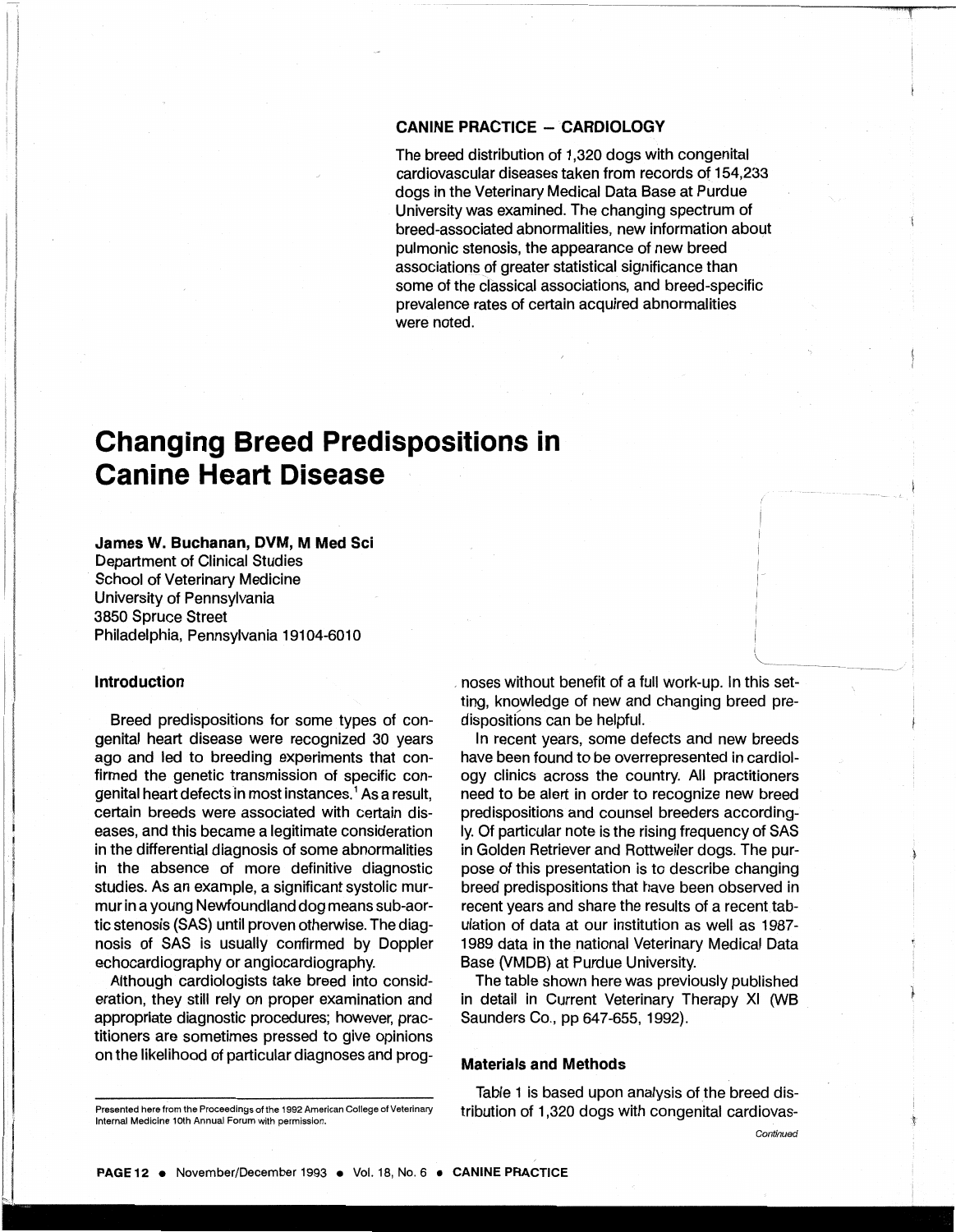#### BREED PREDISPOSITIONS AND HEART DISEASE

#### **TABLE 1 Breed Predilections in Dogs With Congenital Heart Disease**

| Airedale Terrier            | Pulmonic stenosis (PS)-2                                                                                            |
|-----------------------------|---------------------------------------------------------------------------------------------------------------------|
| Beagle                      | PS <sup>a</sup>                                                                                                     |
| <b>Bichon Frise</b>         | Patent ductus arteriosus<br>(PDA)-2                                                                                 |
| Boxer                       | Aortic stenosis (AS)-3                                                                                              |
| Boykin Spaniel              | PS <sup>a</sup>                                                                                                     |
| <b>Bull Terrier</b>         | Mitral dysplasia (MD) <sup>a</sup>                                                                                  |
| Chihuahua                   | PS, <sup>a</sup> PDA <sup>a</sup>                                                                                   |
| <b>Cocker Spaniel</b>       | PDA-1, PS-1                                                                                                         |
| Collie                      | PDA-1                                                                                                               |
| Doberman Pinscher           | Atrial septal defect (ASD) <sup>a</sup>                                                                             |
| English Bulldog             | PS-3, Ventricular septal<br>defect (VSD)-3, AS-1,<br>Tetralogy of Fallot (TF) <sup>a</sup>                          |
| English Springer Spaniel    | PDA-2                                                                                                               |
| German Shepherd             | Tricuspid dysplasia<br>(TD)-3, AS-1, Persistent<br>right aortic arch<br>(PRAA)-2, MD, <sup>a</sup> PDA <sup>a</sup> |
| German Shorthair Pointer    | AS <sup>a</sup>                                                                                                     |
| Golden Retriever            | AS-3, TD <sup>a</sup>                                                                                               |
| Great Dane                  | AS-1, PRAA-3, MD, <sup>a</sup> TD <sup>a</sup>                                                                      |
| <b>Irish Setter</b>         | <b>PRAA<sup>a</sup></b>                                                                                             |
| Keeshond                    | PDA-2. TF <sup>a</sup>                                                                                              |
| Kerry Blue Terrier          | PDA-3                                                                                                               |
| Labrador Retriever          | TD-3                                                                                                                |
| Maltese                     | PDA-3                                                                                                               |
| Mastiff                     | <b>PS-3</b>                                                                                                         |
| Miniature Schnauzer         | <b>PS-2</b>                                                                                                         |
| Newfoundland                | $AS-3$                                                                                                              |
| Pomeranian                  | PDA-3                                                                                                               |
| Poodles, Toy and Miniature  | PDA-2                                                                                                               |
| Rottweiler                  | $AS-3$                                                                                                              |
| Samoyed                     | PS-3, AS-1, ASD <sup>a</sup>                                                                                        |
| <b>Scottish Terrier</b>     | <b>PS-2</b>                                                                                                         |
| Shetland Sheepdog           | PDA-3                                                                                                               |
| West Highland White Terrier | PS-3                                                                                                                |
| Weimaraner                  | TD, <sup>a</sup> Peritoneopericardial<br>hernia <sup>a</sup>                                                        |
| <b>Yorkshire Terrier</b>    | PDA-1                                                                                                               |

Data from Veterinary Medical Data Base at Purdue University 1987-89: 1,320 dogs with congenital heart disease out of 154,233 dogs. Numbers 1-3 identify predisposed breeds represented by four or more affected dogs In which relative risk for the indicated abnormality was significantly elevated in this series (P < 0.05to P < 0.0001)

 $-1$  = mild increased risk (odds ratio 1.5-2.9 times all other dogs)

·2 = moderate risk (odds ratio 3-4.9 times others)

-3 = marked risk (odds ratio > 5 times others)

I  $\overline{\mathscr{S}}$  .

> a<br>Breed-associated diseases not confirmed in this study but suggested or confirmed by others

Sex predominances = PDA (females 3:1), PS in English Bulldogs (males 4:1), Mitral and tricuspid dysplasia. (males 2:1)

cular diseases out of 154,233 dogs registered in the VMDB from 1987-89. It indicates mild-1, moderate-2, or marked-3 predispositions for certain conditions based upon the relative odds ratios in breeds represented by four or more affected dogs. Breed-associated abnormalities previously suggested or confirmed by others but not supported by the 1987- 89 analysis are indicated with asterisks.

#### Findings

The appearance of new breed associations of greater statistical significance than some of the classical associations is as interesting as the lack of association of abnormalities in some breeds. For example, the odds ratios for patent ductus arterious in Maltese and Pomeranians were higher than in Poodles and Collies; however, in the case of persistent right aortic arch, there were no Irish Setters in the total of 60 dogs with the condition, even though this association is entrenched in the veterinary literature.

The changing spectrum of breed-associated abnormalities could reflect a decreased incidence due to efforts by breeders to eliminate affected animals. Conversely, it could be caused by the appearance of new lines of dogs with particular ab-·, normalities. It is likely that both factors contribute to the changing spectrum.

New information about pulmonic stenosis (PS) in English Bulldogs was of note. The condition was recognized as being common in English Bulldogs 30 years ago, and the breed is still at very high risk, with an odds ratio of 19.2. In recent years, however, PS in this breed has been found to be associated with  $-$  and probably caused by  $-$  a coronary artery anomaly (single right coronary artery with circumpulmonary left main) in eight bulldogs and one boxer to date.3 The significance of the association is that patch graft surgery to correct PS causes fatal transection of the circumpulmonary left main coronary artery. Thus, awareness of the association in this particular breed is predictive of the coronary anomaly and has important bearing on the surgical approach.

The breed-specific prevalence rates of certain acquired abnormalities also show non-random occurrence of some conditions and indicate that genetic factors have an influence on susceptibility. Examples include dilated cardiomyopathy in Doberman Pinscher dogs and sick sinus syndrome in older miniature Schnauzer dogs. As a notably changing acquired condition, pericardia! effusion secondary to hemangiosarcoma is far Continued